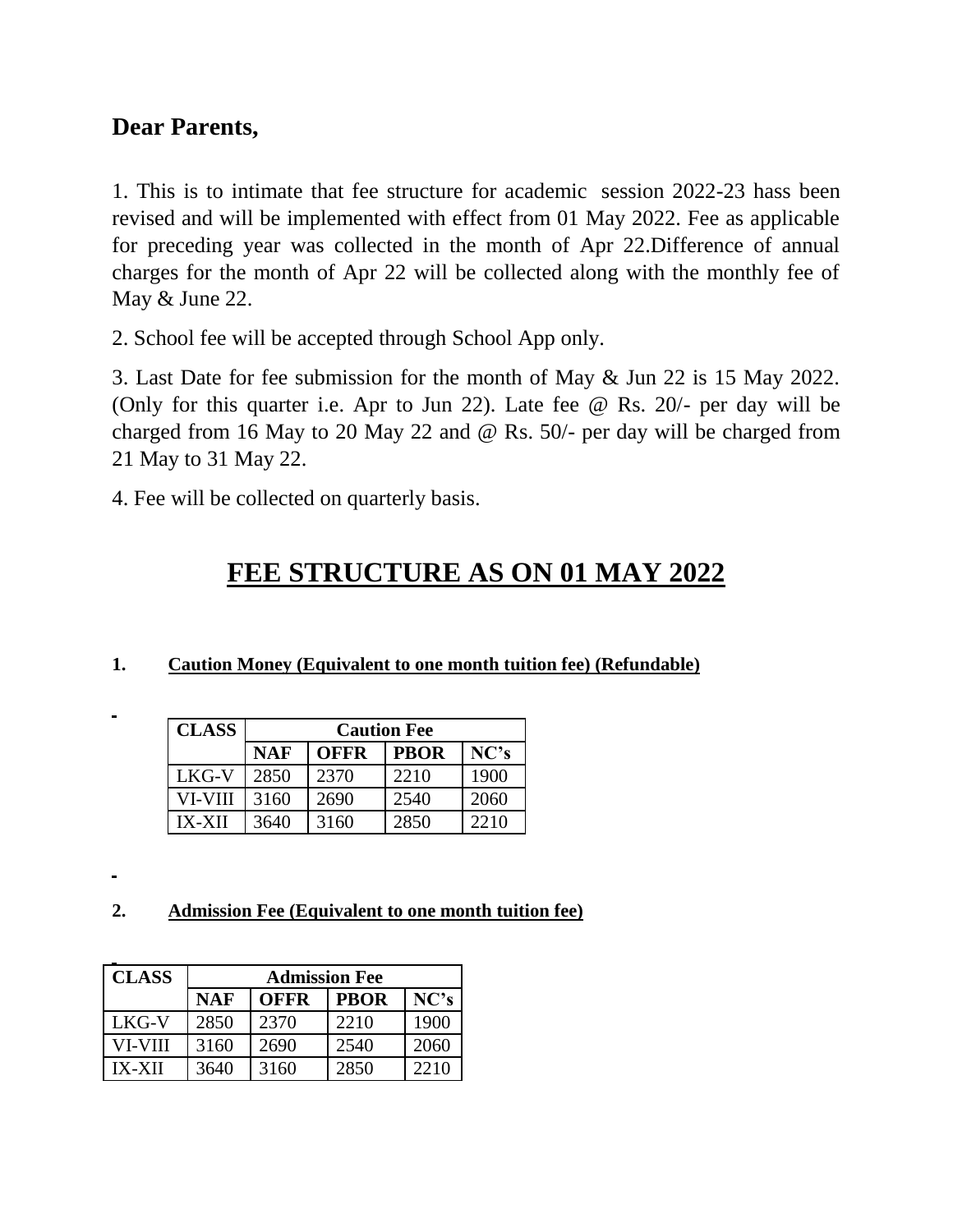### **3. Annual Charges-(For All Students)**

#### (a) **Development Fee – (10% of annual tuition fee of respective category)**

| <b>CLASS</b> | <b>Development Fee</b> |             |             |      |
|--------------|------------------------|-------------|-------------|------|
|              | <b>NAF</b>             | <b>OFFR</b> | <b>PBOR</b> | NC's |
| LKG-V        | 3420                   | 2844        | 2652        | 2280 |
| VI-VIII      | 3792                   | 3228        | 3048        | 2472 |
| IX-XII       | 4368                   | 3792        | 3420        | 2652 |

#### (b) **Annual Fee-**

| (b  | School Diary/Magazine/Health Card Fees | 190 |
|-----|----------------------------------------|-----|
| (c) | <b>Examination Fee</b>                 | 445 |
| (d) | Library Fee                            | 50  |
| (e) | <b>Activity Fee</b>                    | 50  |
|     | Sports Fee                             | 200 |
| (g) | <b>Insurance Fee</b>                   | 64  |
|     | <b>Total</b>                           | 999 |

#### **4. Monthly Charges-**

 $\blacksquare$ 

#### **(a) Tuition Fee**

 $\blacksquare$ 

| <b>CLASS</b>  | <b>Tuition Fee as on May 2022</b> |             |             |      |
|---------------|-----------------------------------|-------------|-------------|------|
|               | <b>NAF</b>                        | <b>OFFR</b> | <b>PBOR</b> | NC's |
| LKG-V         | 2850                              | 2370        | 2210        | 1900 |
| VI-VIII       | 3160                              | 2690        | 2540        | 2060 |
| <b>IX-XII</b> | 3640                              | 3160        | 2850        | 2210 |

#### **(b) Lab Fee- (Computer Fee and Science Fee)**

(i) For classes LKG  $&$  UKG - Rs. 40/-